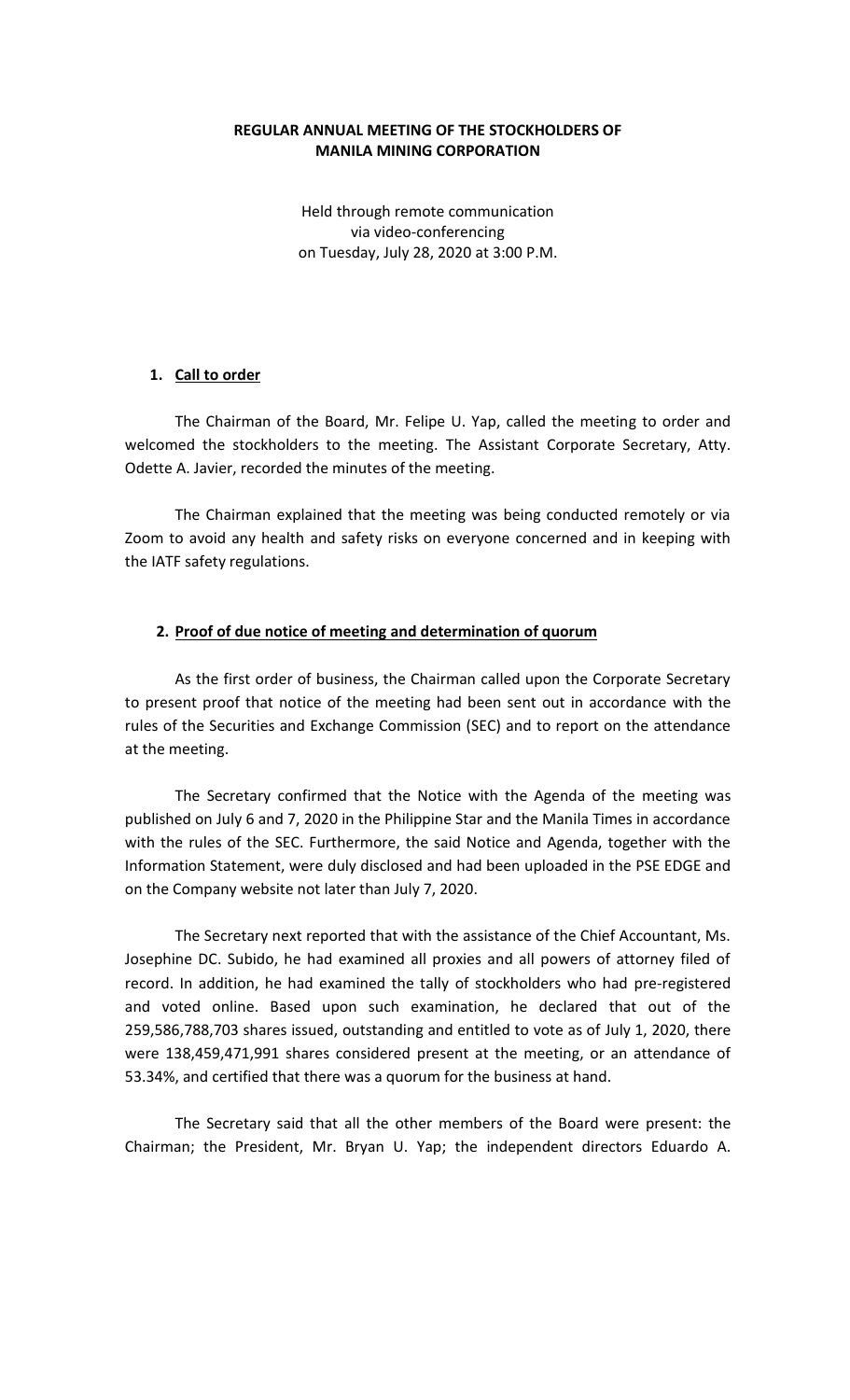Bangayan and Jose Raulito E. Paras; as well as Messrs. Rene F. Chanyungco, Douglas J. Kirwin, Patrick K. Yap, and Stephen Y. Yap.

#### **PROCEDURE FOR DISCUSSION AND VOTING**

At the request of the Chairman, the Corporate Secretary explained the procedure for discussion and voting:

The REQUIREMENTS AND PROCEDURE FOR VOTING AND PARTICIPATING in today's meeting are set forth in the Information Statement which has been uploaded in the PSE EDGE and the Company's website. As stated therein, stockholders may participate through remote communication or by Proxy.

Only stockholders who have timely pre-registered or submitted proxies may participate in today's meeting. Those who have pre-registered should have voted on-line on the four resolutions proposed for adoption by the stockholders and for the nominees for election to the Board of Directors on or before July 24.

Each proposed resolution will be shown on the screen and read by the Asst. Corporate Secretary while the same is being taken up. The total affirmative and negative votes in respect of each resolution or nominee for Director, as well as the abstentions, will be reflected in the minutes.

As of July 27, 2020, after the Proxy validation process, stockholders owning 138,459,471,991 shares representing 53.34 % of the total outstanding voting shares had cast their votes on the items for consideration.

Participants may ask questions through the chat facility of Zoom. The questions will be read by the Asst. Corporate Secretary after the President's report under Agenda Item No. 4 and they will be addressed accordingly.

For orderly proceedings, the host will mute all audio facilities, so that only the Chairman, and whoever he requests to speak up, will be enabled to speak.

The Chairman inquired whether there were any challenges to the Secretary's certification of quorum. There being none, the Chairman affirmed the presence of a quorum.

Thereafter, the Chairman directed the Secretary to spread the Notice of the Regular Annual Meeting in the minutes.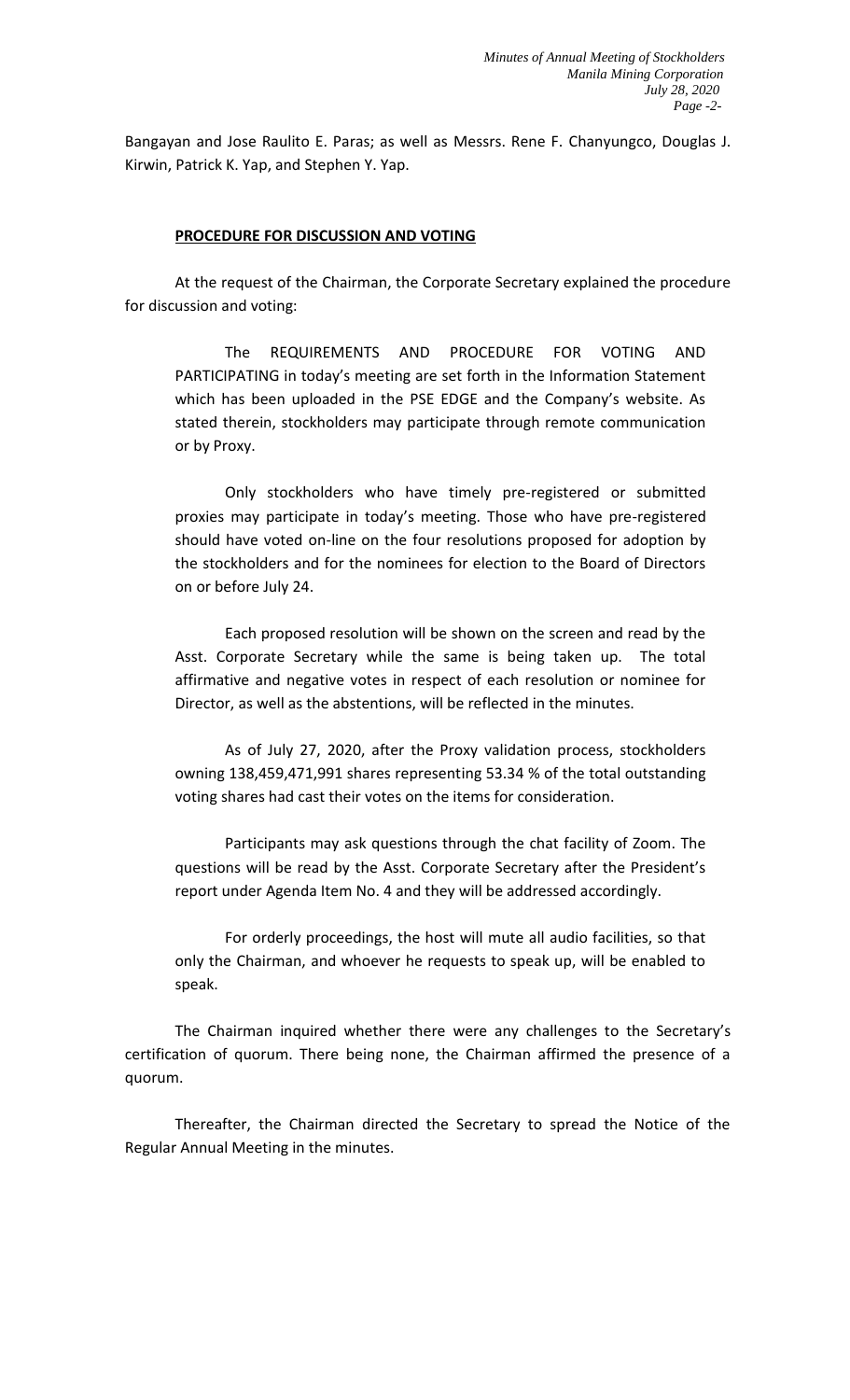# **NOTICE OF 2020 ANNUAL STOCKHOLDERS' MEETING**

Please be informed that the **Annual Stockholders' Meeting of Manila Mining Corporation** will be held on **Tuesday, July 28, 2020 at 3:00 o'clock p.m.** The Meeting will be conducted virtually via remote access communication and the access link will be provided in the Company's website at www.manilamining.com

The agenda for the Meeting will be as follows:

- 1. Call to Order
- 2. Proof of due notice of the meeting and determination of quorum
- 3. Approval of the Minutes of the Annual Meeting on April 16, 2019
- 4. Approval of the Annual Report
- 5. Election of Directors
- 6. Appointment of External Auditor
- 7. Transaction of such other and further business as may properly come before the meeting.

Only stockholders of record as of July 1, 2020 are entitled to notice of, and to vote at, the Meeting.

The Definitive Information Statement and Management Report and SEC Form 17- A and other pertinent documents are posted on the Company's website and PSE Edge. Guidelines for registration and participation in the Meeting shall likewise be posted on the Company's website.

Stockholders who intend to participate in the Meeting via remote communication should email on or before July 20, 2020 the Asst. Corporate Secretary at oaj@manilamining.com a scanned copy of a valid government-issued identification card (ID) for registration and verification purposes. Indirect stockholders should include in their email their broker's certification of shareholding.

Stockholders may also be represented and vote at the Meeting by submitting a Proxy via email to oaj@manilamining.com together with a government-issued ID. Hardcopies of proxies may also be submitted to the Company's principal office at the 20th Fl., Lepanto Building, 8747 Paseo de Roxas, Makati City. Proxies emailed or submitted after July 20, 2020 shall not be recorded for the Meeting.

Makati City, July 6, 2020.

 (sgd.)ETHELWOLDO E. FERNANDEZ Corporate Secretary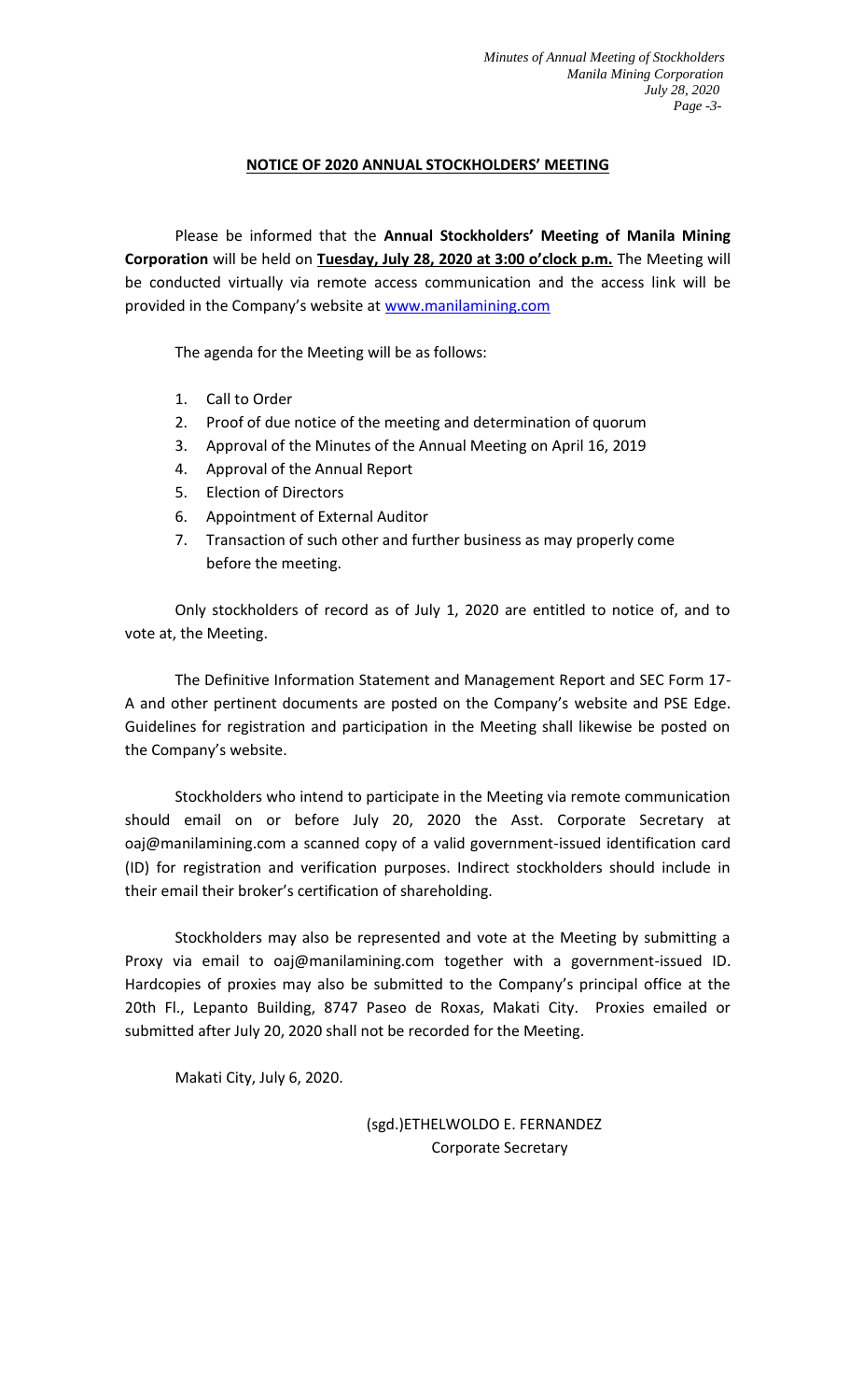# **3. Approval of minutes**

The Chairman noted for the record that the draft minutes of the regular annual meeting of April 16, 2019 was uploaded in the Manila Mining website about two weeks ago. He then submitted the minutes for the consideration and approval of the stockholders.

The Chairman asked the Asst. Corporate Secretary to present the resolution for approval by the stockholders. The resolution was shown on the screen and read by the Asst. Corporate Secretary.

The Corporate Secretary informed the body that shareholders representing 138,459,471,991 shares, or 100% of the shares present or represented at the meeting, have voted to approve the said minutes.

The Chairman thus declared that the Minutes of the Annual Meeting of the Stockholders held on April 16, 2019 have been approved.

# **4. Approval of Annual Report**

The Chairman noted that the 2019 Annual Report, as part of the Information Statement, was made available to all stockholders through the Company's website.

The Chairman then asked the President, Mr. Bryan U. Yap, to update the stockholders on the Company's activities. The President reported as follows:

*The company is on care-and-maintenance status, supported by a skeleton work force. Exploration activities have been suspended and efforts are limited to maintenance of assets; protection/enhancement of the environment; and community development.*

*We hope to be more active when the moratorium on mining permits is lifted, and we are able to get the renewal of our Exploration Permits and approval of our MPSA application.*

The Chairman then said that the stockholders may ask questions through the chat facility of Zoom. There being no questions, the Chairman asked the Asst. Corporate Secretary to present to the stockholders the resolution approving the Annual Report for 2019. The resolution was shown on the screen and read by the Asst. Corporate Secretary, as follows:

*RESOLVED, That the Annual Report of the Board of Directors of the Company for the calendar year ended December 31, 2019, together with the financial statements of the Company inclusive of the Consolidated*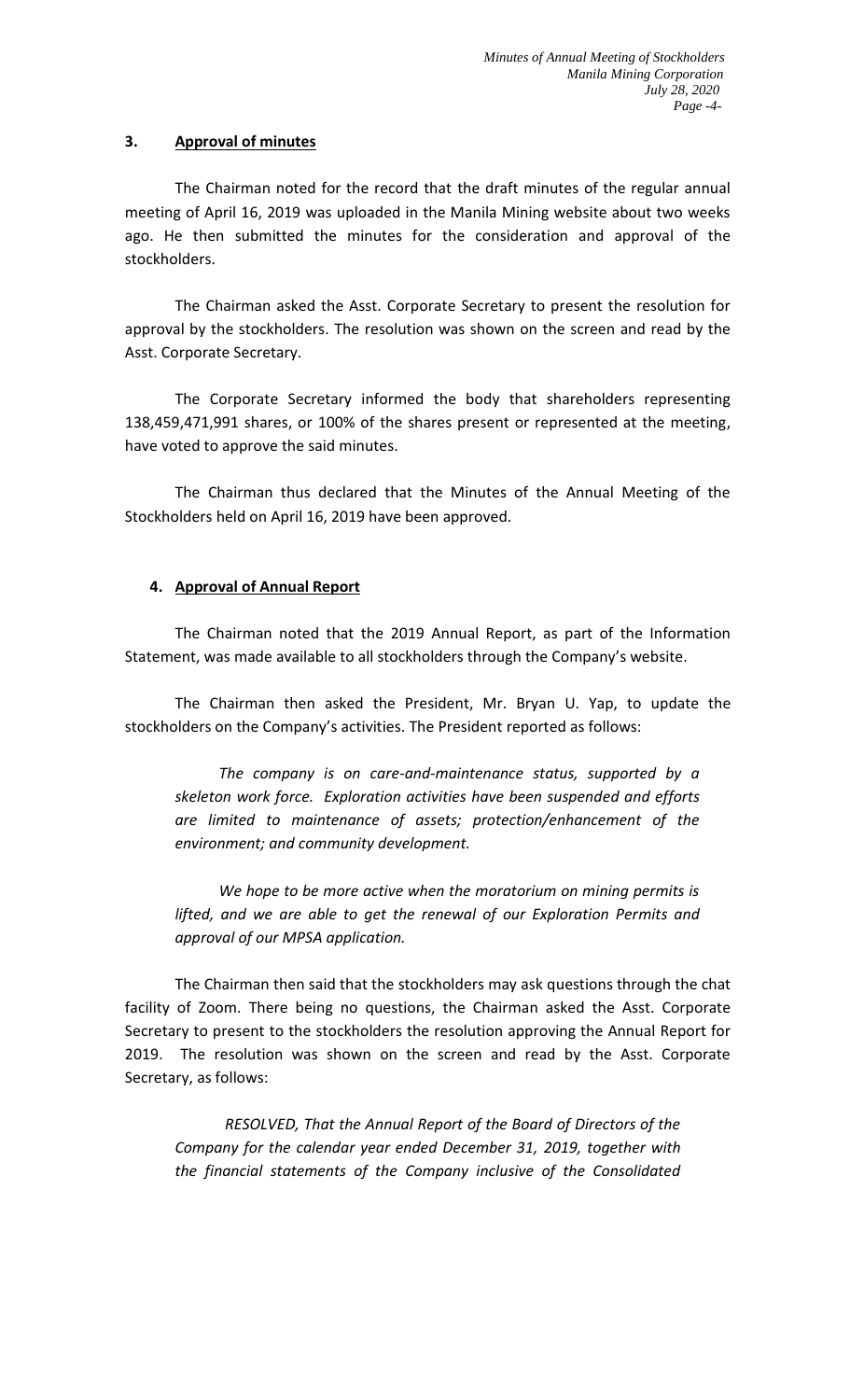*Balance Sheet, the Consolidated Statement of Income and Retained Earnings and the Consolidated Statement of Cash Flow as of December 31, 2019, as audited by the Company's independent auditors, Sycip, Gorres, Velayo and Co., and their certification and notes to the financial statements be, as the same hereby are, noted and approved.*

The foregoing resolution was approved by a total of 138,459,471,991 shares or 100% of the shares present or represented at the meeting.

# **5. Election of Directors**

The Chairman stated that in compliance with the Company's ByLaws and Corporate Governance Manual, two (2) independent directors should be elected by the stockholders. Acting on nomination letters duly received, the Nomination Committee has approved the nominations of Mr. Eduardo A. Bangayan and Atty. Jose Raulito E. Paras for re-election as independent directors. The Nomination Committee has also approved the nominations of the following for re-election to the Board:

> FELIPE U. YAP BRYAN U. YAP RENE F. CHANYUNGCO ETHELWOLDO E. FERNANDEZ DOUGLAS JOHN KIRWIN PATRICK K. YAP STEPHEN Y. YAP

Considering that there were nine (9) Board seats to be filled, and there were only nine (9) nominees, including for two independent directors, the chairman declared all nine nominees as duly elected directors. The Chairman directed the Corporate Secretary to distribute all the votes equally among the said nominees, or 138,459,471,991 votes for each nominee.

The Chairman then presented to the stockholders the re-elected directors of the Company. He also presented to the stockholders the Company's senior officers.

# **6. Re-Appointment of External Auditor**

The Chairman said that the next item on the agenda was the appointment of external auditor and that the Audit Committee and the Board of Directors have recommended that Sycip Gorres Velayo & Co. ("SGV") be re-appointed.

The Chairman asked the Asst. Corporate Secretary to present the resolution for approval by the stockholders and the votes received thereon. The resolution was shown